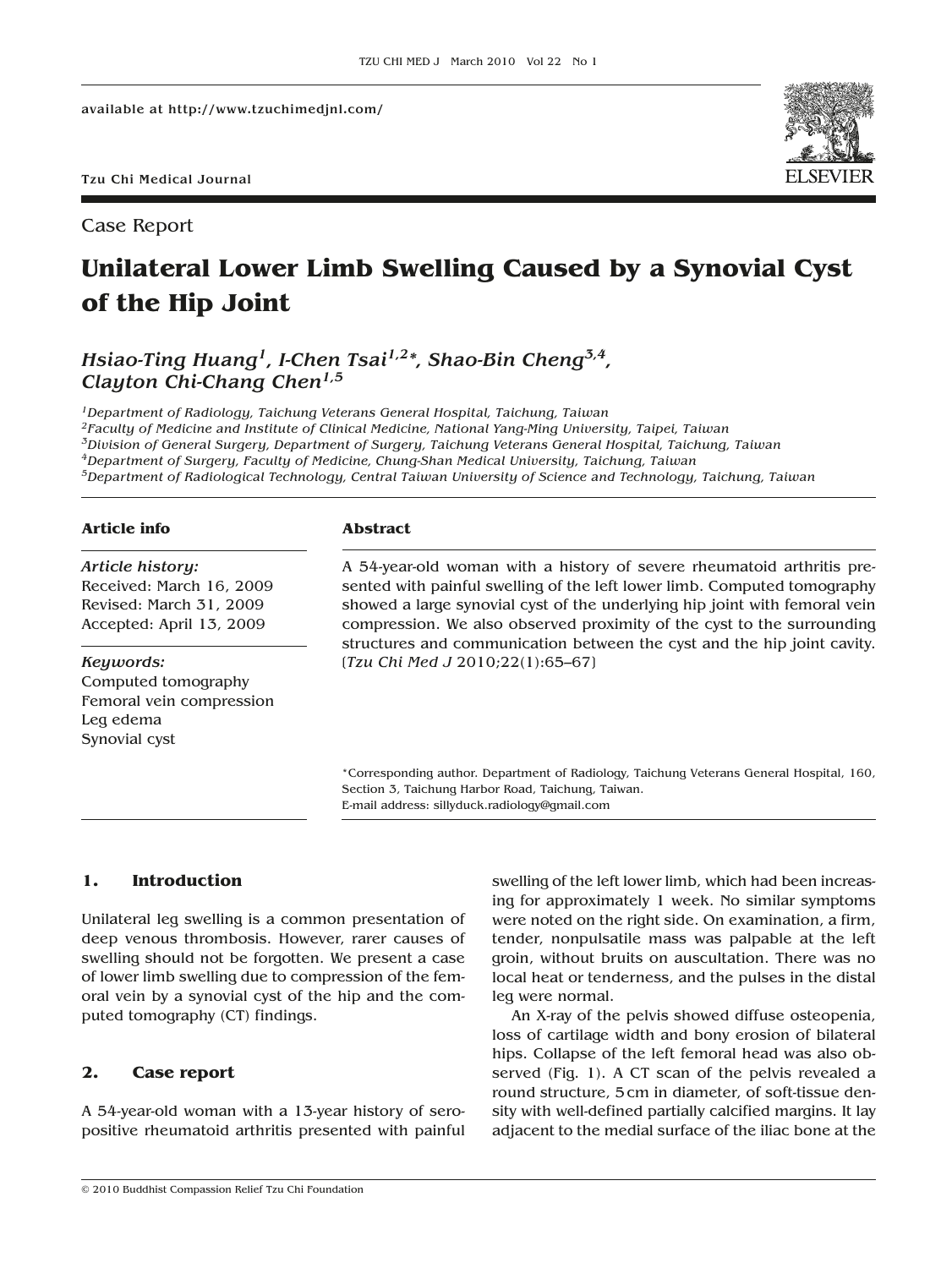

**Fig. 1 — Pelvic radiography demonstrates diffuse osteopenia, loss of cartilage width and bony erosion of bilateral hips. Collapse of the left femoral head is also shown.**



**Fig. 2 — Computed tomography shows the left inguinal cyst. The connection between the cyst and the hip joint is clearly demonstrated.**

level of the floor of the acetabulum, displacing the external iliac vessels medially and the iliac psoas muscle anteriorly. The lesion was connected to the hip joint on the distal side, and a synovial cyst was therefore diagnosed as the cause of venous stasis of the left leg (Figs. 2 and 3). There was no thrombosis inside the external iliac vein.

Since the patient refused further surgical intervention for removing the synovial cyst, she was managed conservatively, with rest and analgesics. The symptoms resolved gradually.

#### **3. Discussion**

A synovial cyst of the hip is an enlarged iliopsoas bursa usually caused by orthopedic disorders of the hip joint, such as rheumatoid arthritis, osteoarthritis, or trauma  $(1-3)$ . It communicates with the hip joint by a defect



**Fig. 3 — Reformatted computed tomography shows a cystic mass compressing the femoral vein (arrow).**

in the thinnest part of the capsule between the pubofemoral and iliofemoral ligaments. Overproduction of intra-articular fluid and weakening of the joint capsule by inflammation predispose individuals to synovial herniation. An enlarged cyst may compress the external iliac or femoral vein and lead to lower extremity swelling. If the expansive lesions are intrapelvic, they may compress the adjacent structures, including the ureter, bladder, and colon [4–7].

Radiographic studies are important because the clinical manifestation of synovial cyst and associated hip disease can simulate other conditions, including inguinal or femoral hernia, inflammatory or neoplastic lymph node enlargement, and vascular lesions such as arterial aneurysm, hematoma, neurogenic or other soft tissue tumors [8–10]. Plain radiographs of the hip should be carried out to assess the degree of articular damage seen in cases associated with osteoarthritis and rheumatoid arthritis.

Although conventional venography is always used to rule out the possibility of venous thrombosis, recent developments in imaging techniques make the diagnosis easier and less invasive. Ultrasound allows the differentiation of synovial cysts from femoral aneurysm and can be used to aid needle aspiration [11–13]. In our case, CT greatly contributed to the diagnosis. It revealed the proximity and possible effect of the mass on the surrounding structures and demonstrated the communication between the bursa and the joint cavity. Magnetic resonance imaging is better than CT for detecting the presence of hip effusion, but is time-consuming and inferior to CT in spatial resolution [14,15].

Different forms of therapy are available for synovial cyst of the hip. Some patients respond to simple cyst aspiration, bed rest, and leg elevation. Surgical procedures should be considered if the need for